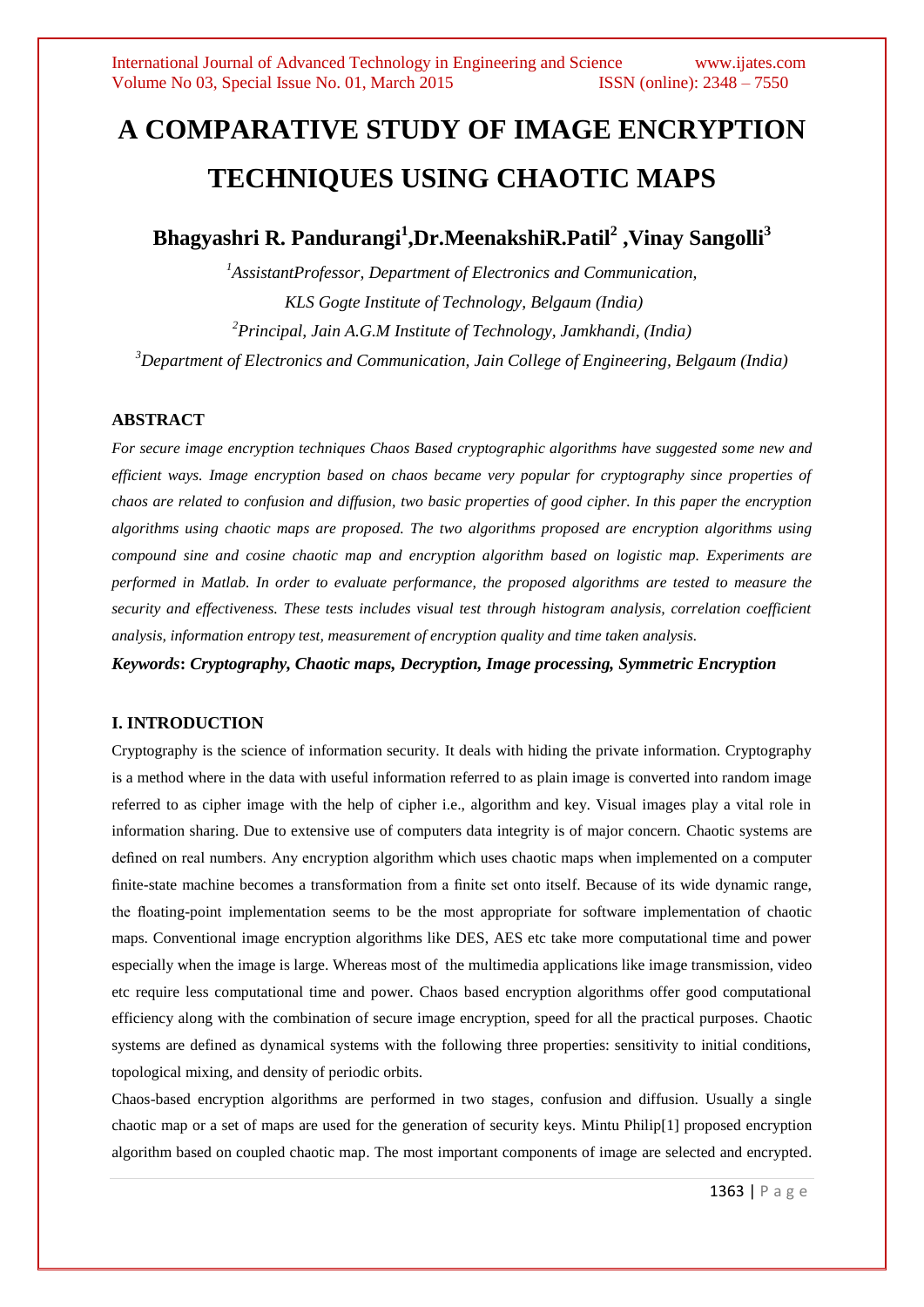## International Journal of Advanced Technology in Engineering and Science www.ijates.com Volume No 03, Special Issue No. 01, March 2015 **ISSN** (online): 2348 – 7550

In [2] the two-dimensional chaotic cat map is generalized to three dimensional for designing a real-time secure symmetric encryption scheme. The most commonly used chaotic maps used for chaotic image encryption are the baker map, tent map, the standard map [3-9]. Paper [9] employs the properties of chaotic systems to design a random bit generator, called CCCBG (Cross coupled Chaotic Based Bit Generator). In [10], image is partially encrypted using phase manipulation and sign encryption. Sign encryption finally provides the partially encrypted image by extracting the sign bits of modified image. In [11], invertible two-dimensional chaotic maps are employed on a torus or on a square for encryption using asymmetric block encryption schemes. Paper [12] describes a symmetric key block cipher algorithm which uses multiple one-dimensional chaotic maps instead of a one-dimensional chaotic map. For gray scale image there is no need of color transformation. Paper [13] describes a data hiding and extraction procedure for AVI videos by inserting the secret message bits in the DCT higher order co efficients. This method is tested for 28 frames by embedding  $128 \times 128$  image. In [15] the Henon chaotic map is used for generation of keys and layered encryption technique for enhanced security along with color transformation technique for separation of color components in RGB images.

### **II PROPOSED WORK**

#### **2.1 Encryption Algorithm Based On Sine and Cosinechaotic Map**

The proposed method is simple but highly secured image encryption and decryption algorithm which uses compound sine and cosine maps. The process starts by reading the size of the read image. The image is then prepared for diffusing. The original image is subdivided into three sub images based on the color component that is R, G and B planes. Each sub image is then converted into matrix with the pixel values in them and each pixel is converted into eight bit binary value, thereby resulting in binary matrix. Each pixel will be separated into eight planes corresponding to binary bits, there by resulting in 24 sets of bit plane images represented in matrix forms with single binary number in each pixel, these pixels are further ready for E-XOR with the keys.

The size of the input key is 16 alphanumeric characters which are used to form two set of ASCII codes,  $X<sub>m</sub>$  and Ym for setting initial conditions and parameters. The values of m range from 1 to 8. These values are converted into 48 bit binary values which are used in the equations below for the generating initial conditions and the control parameters.

$$
R_{Xm}=\frac{(B_{X1}\times 2^0 + B_{X2}\times 2^1 +.....+B_{X48}\times 2^i)}{2^{48}}(1)
$$

$$
R_{Ym} = \frac{(B_{Y1} \times 2^0 + B_{Y2} \times 2^1 + \dots + B_{Y48} \times 2^i)}{2^{48}}(2)
$$

Therefore, the values of initial conditions and parameters are genereated using the  $R_1$ , and  $R_2$  values

$$
a_m = (R_{Xm} \times R_{Ym}) \mod (3)
$$
  

$$
b_m = (R_{Ym} \times R_{Ym+1}) \mod (4)
$$

The value generated by equations are too small to generate the required chaos, therefore they are enhanced by iterating 100 times. These iterated values will be used in the compound sine and cosine chaotic map equations to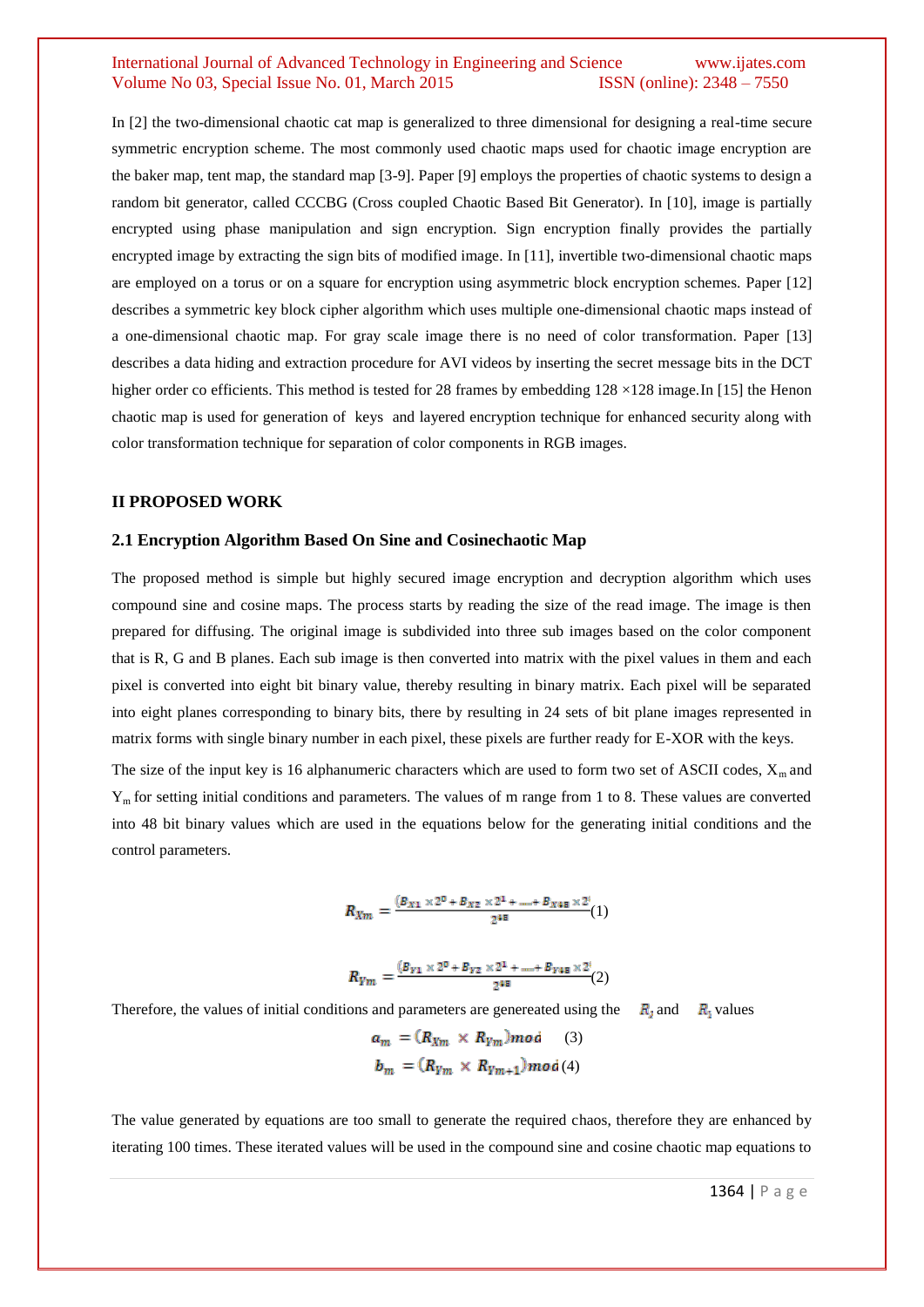generate the key

 $x_{n+1}$ =cos a $x_n$ +sin b (5)

The initial value of  $x_n$  will be 0.5.

These generated chaotic bits from (5) are XORed with the 24 sets of bit planes. The XOR operation gives the result as "0" if two input bits are similar and "1" if the two input bits are different. The result obtained by this XOR operation is 24 matrices with single binary number in each pixel. As a result, the encrypted image is obtained.

The decryption process is exactly the reverse process of encryption with the input image as the encrypted image, and the security keys being shared with the decryption algorithm.

#### **2.2Encryption Algorithm Based On Logistic Map**

The proposed encryption algorithm makes use of the logistic map for the generation of initial conditions and parameters.

Step 1: The read color image is divided into three sub images based on R, G & B components.

Step 2: Then value from each sub image is converted into binary value. These values are converted into column matrix and resized by combining with the size of the image.

Step 3: This is repeated for all the sub images, these sub images are concatenated to form one single binary image which is used to do bit XOR with the key.

Step 4: The initial value of the parameter 'a' is chosen as 4 in equation (9). As the signal generated by these values (3.57 to 4) is completely chaotic.

$$
\mathbf{Y}_{n+1} = \mathbf{a} \mathbf{X}_n (\mathbf{1} - \mathbf{X}_n) \tag{9}
$$

Step 5: The input key will be seven bit alphanumeric which will be stored as an ASCII number, this input key will be converted into binary number which is of length 40 bits. Finally by using equation (10) the initial value for starting the execution of the chaotic function logistic map is obtained.

$$
U = P_{1,1} \times 2^{39} + \cdots \ldots + P_{5,8} \times 2^{0} / 2(10)
$$

Step 6: The image is read part by part, for encrypting the pixels in each part of the image, the initial value of that part and equation (10) are used as follows.

#### New value = Round  $(U) \bigoplus$  Old value (11)

The bits generated by the chaotic series are bit XOR ed with the binary images there by resulting in an encrypted binary values.

Step 7: These values are used to reconstruct the image. The first step will be to separate the R, G and components.

Step 8: These components are converted into column vectors and are stored as binary values. These values are stored in their respective planes. This procedure is repeated for green and blue components also. The stored binary values from the respective planes are fetched and are converted into the decimal values.

Step 9: Finally these decimal values of all the planes are concatenated to form the encrypted image.

The decryption algorithm is similar to the encryption algorithm but receiving encryption key and operating with the encrypted image.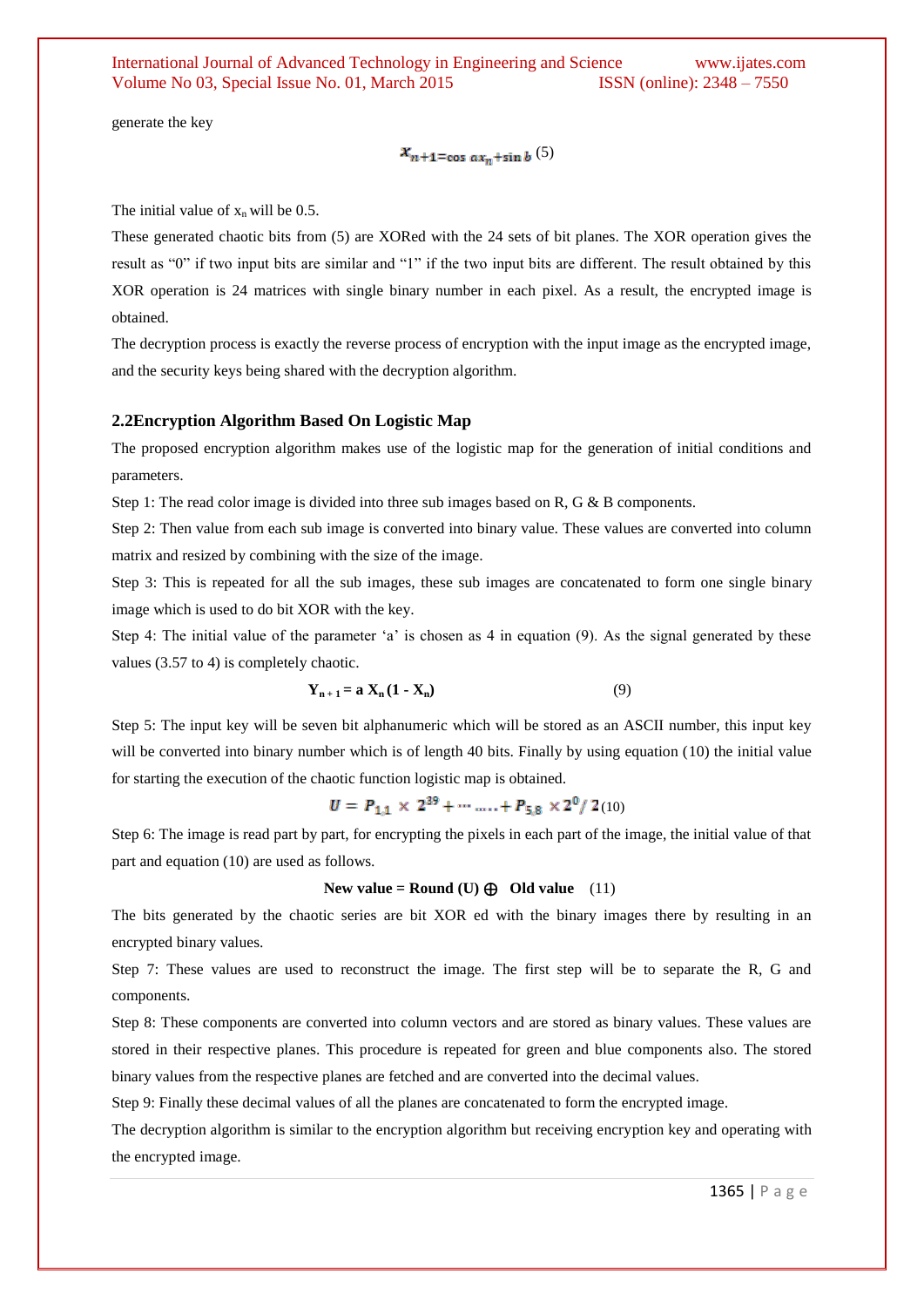# **III. SECURITY TEST AND COMPARATIVE STUDY**

### **3.1Statistical Analysis**

To prove the robustness of the proposed image encryption procedure, Statistical analysis is supported by the histograms, the correlation between two adjacent pixels in the encrypted images and the correlation coefficient for several plain images and their corresponding encrypted images.

### **3.1.1 Histogram analysis**

An image-histogram indicates the image pixel distribution by indicating the number of pixels at each color intensity level. In Fig. 1, the histogram of the original image of Lena of size  $256 \times 256$  and the histogram of corresponding cipher Image has been presented which depicts that the histogram of plain image has certain pattern of R, G, and B components. But in the Cipher image all the pixels are uniformly distributed, thus making the cryptanalysis difficult.



**Fig 1: (a) Plain original image, (b) histogram of original image (c) Encrypted Image, (d) Histogram of encrypted image**

This test is conducted for all the three algorithms and satisfactory results were obtained.

#### **3.1.2 Correlation coefficient analysis**

In most of the plain images, there exists high degree of correlation among adjacent pixels whereas poor correlation between the neighboring pixels of corresponding cipher image is The correlation coefficient of the the R, G and B componentsfor the encryption algorithm using sine and cosine map, logistic map are shown in the Fig. 2. The correlation between various horizontally, vertically and diagonally adjacent pixels of both the plain and cipher image obtained using Encryption Algorithm based on logistic map are shown in Fig.3.



**Fig 2: (a) Correlation of adjacent pixels of R, G and B components in plain image, (b) encrypted image**



**Fig 3: Horizontal, vertical diagonal pixel distribution of plain image and encrypted image.**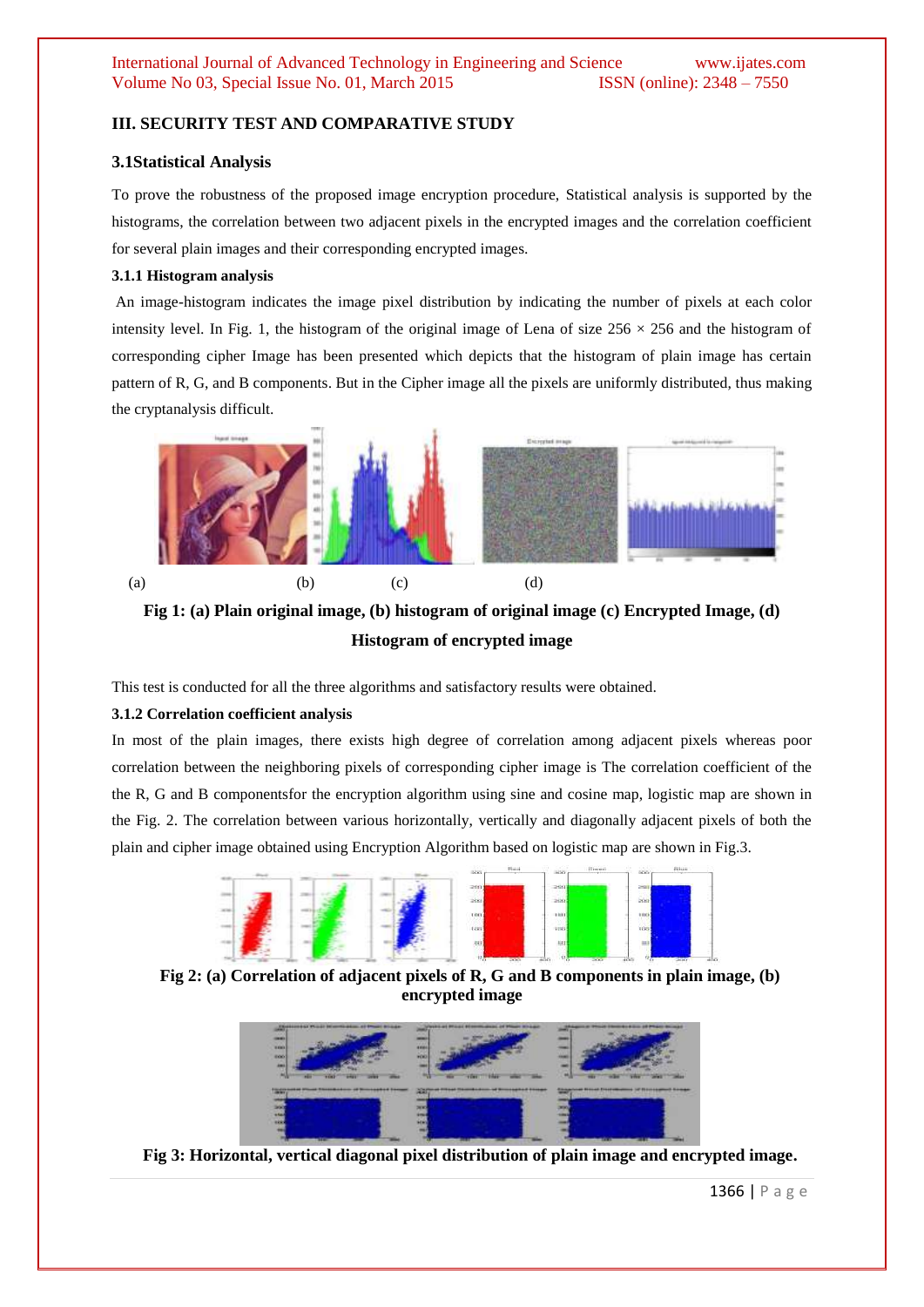| Image<br>Name | Horizontal Correlation |                 | <b>Vertical Correlation</b> |              | Diagonal Correlation |                 |
|---------------|------------------------|-----------------|-----------------------------|--------------|----------------------|-----------------|
|               | Plain<br>Image         | Cipher<br>Image | Plain Image                 | Cipher Image | Plain Image          | Cipher<br>Image |
| Lena          | 0.9453                 | $-0.0012$       | 0.9716                      | $-0.0095$    | 0.9194               | 0.0078          |
| Jellyfish     | 0.9669                 | 0.0170          | 0.9694                      | 0.0150       | 0.9531               | $-0.0106$       |

**Table 1.coefficientof horizontal, vertical, diagonal adjacentpixels of original and encrypted images**

Table1 shows the correlation coefficients between horizontal, vertical, diagonal adjacent pixels of original and encrypted images. Table 2 shows the comparison of correlation coefficient of different encrypted images obtained by encryption algorithms using sine and cosine map (Algorithm1) and logisticmap (Algorithm2).

| <b>Image Name</b> | Correlation parameter | Algorithm1  | Algorithm2  |
|-------------------|-----------------------|-------------|-------------|
| Lena              | Crr                   | $-0.017499$ | $-0.000331$ |
|                   | <b>Crg</b>            | $-0.015323$ | 0.001827    |
|                   | Crb                   | $-0.009225$ | $-0.001558$ |
| Mandril           | Crr                   | $-0.020522$ | $-0.000400$ |
|                   | Crg                   | $-0.008145$ | $-0.004129$ |
|                   | Cr <sub>b</sub>       | $-0.005235$ | 0.000327    |
| Jelly fish        | Crr                   | $-0.029583$ | 0.004773    |
|                   | <b>Crg</b>            | $-0.010927$ | $-0.000769$ |
|                   | Crb                   | 0.022440    | 0.003085    |

**Table 2.Comparasion of correlation co efficient of Different encrypted images**

### **3.2Information Entropy Analysis**

Entropy measures the randomness that indicates the texture of an image. The entropy H(s) of a message source s can be calculated as

$$
\mathbf{H(s)} = \sum_{i=0}^{2^{N}-1} p(I_{i}) \log_{2} \frac{1}{p} \tag{12}
$$

where  $p$ <sup> $\left($ </sup> represents the probability of message .When an image is encrypted, the ideal value of entropy should be 8. If it is less than this value, there exists a certain degree of predictability which threatens its security. Table 3 compares the entropy values for plain and encrypted images.

| <b>Image Name</b> | Plain Image entropy | Entropy with Algorithm1 | <b>Entropy with Algorithm2</b> |
|-------------------|---------------------|-------------------------|--------------------------------|
| Lena              | 7.44                | 7.991                   | 7.9991                         |
| Jelly fish        | 6.35                | 7.998                   | 7.9983                         |
| Mendrill          | 7.48                | 7.997                   | 7.990                          |

**Table 3.Comparison of information entropy**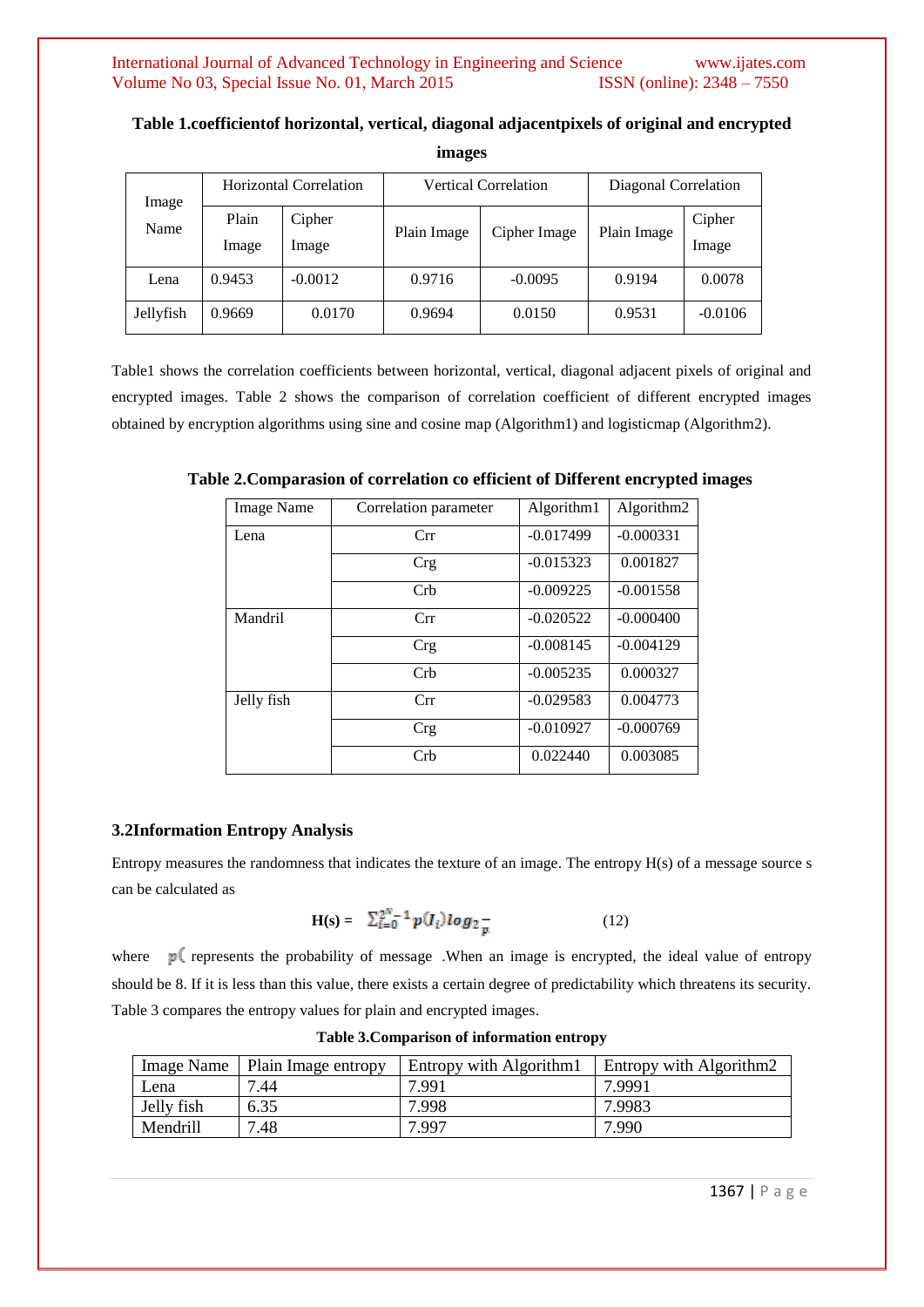## International Journal of Advanced Technology in Engineering and Science www.ijates.com Volume No 03, Special Issue No. 01, March 2015 **ISSN** (online): 2348 – 7550

#### **3.3Encryption Quality – NPCR, UACI And Time Taken Analysis**

NPCR (number of pixel change rate) and UACI (unified average change in intensity) are generally considered to evaluate the strength of the image encryption algorithm with respect to differential attacks. Opponent can create a small change in the input image to observe changes in the result. By this method, the meaningful relationship between original image and encrypted image can be found. To test the effect of one-pixel change on the image encrypted by the proposed algorithm, two common measures were used – Number of Pixel Change Rate (NPCR) , Unified Average Change in Intensity (UACI) . Consider two cipher-images, Ca(i, j) andCc(i , j) where  $i = 0,1,2, \ldots, M - 1$  and  $j = 0,1,2, \ldots, N - 1$ , whose corresponding plain-images have only one pixel difference. Then NPCR and UACI are defined as

$$
\text{NPCR} = \frac{\sum_{i,j} D(i,j)}{M \times N} \qquad \text{where } D = \begin{cases} 0, \text{ if } \text{Ca}(i,j) = \text{Cc}(i, \\ 1, \text{ if } \text{Ca}(i,j) \neq \text{Cc}(i, \\ 1) \text{ if } \text{Ca}(i,j) = \text{Cc}(i, \\ 1) \text{ if } \text{Ca}(i,j) = \text{Cc}(i, \\ 1) \text{ if } \text{Ca}(i,j) = \text{Cc}(i, \\ 1) \text{ if } \text{Ca}(i,j) = \text{Cc}(i, \\ 1) \text{ if } \text{Ca}(i,j) = \text{Cc}(i, \\ 1) \text{ if } \text{Ca}(i,j) = \text{Cc}(i, \\ 1) \text{ if } \text{Ca}(i,j) = \text{Cc}(i, \\ 1) \text{ if } \text{Ca}(i,j) = \text{Cc}(i, \\ 1) \text{ if } \text{Ca}(i,j) = \text{Cc}(i, \\ 1) \text{ if } \text{Ca}(i,j) = \text{Cc}(i, \\ 1) \text{ if } \text{Ca}(i,j) = \text{Cc}(i, \\ 1) \text{ if } \text{Ca}(i,j) = \text{Cc}(i, \\ 1) \text{ if } \text{Ca}(i,j) = \text{Cc}(i, \\ 1) \text{ if } \text{Ca}(i,j) = \text{Cc}(i, \\ 1) \text{ if } \text{Ca}(i,j) = \text{Cc}(i, \\ 1) \text{ if } \text{Ca}(i,j) = \text{Cc}(i, \\ 1) \text{ if } \text{Ca}(i,j) = \text{Cc}(i, \\ 1) \text{ if } \text{Ca}(i,j) = \text{Cc}(i, \\ 1) \text{ if } \text{Ca}(i,j) = \text{Cc}(i, \\ 1) \text{ if } \text{Ca}(i,j) = \text{Cc}(i, \\ 1) \text{ if } \text{Ca}(i,j) = \text{Cc}(i, \\ 1) \text{ if } \text{Ca}(i,j) = \text{Cc}(i, \\ 1) \text{ if } \text{Ca}(i,j) = \text{Cc}(i, \\ 1) \text{ if } \text{Ca}(i,j) = \text{Cc}(i, \\ 1) \text{ if } \text{Ca}(i,j) = \text{Cc}(i, \\ 1) \text{ if } \text{Ca}(i,j) = \text{Cc}(i, \\ 1) \text{ if } \text{Ca}(i,j) = \
$$

#### **Table 4.Measurement of encryption quality and time taken**

Apart from the security consideration, the speed of the algorithm is also an important parameter for a good encryption algorithm. In this paper the encryption/decryption rate of several images of different sizes by using

| Image             | <b>NPCR</b> | UACI    | Time Taken | Image   | NPCR    | UACI    | Time Taken |
|-------------------|-------------|---------|------------|---------|---------|---------|------------|
| Lena              |             |         |            | Mandril |         |         |            |
| Algo1             | 99.8889     | 33.6119 | 2.4694     | Algo1   | 99.9619 | 30.3741 | 5.4219     |
| Algo <sub>2</sub> | 99.8489     | 32.8281 | 0.3203     | Algo2   | 99.8474 | 29.5381 | 0.3202     |

the proposed image encryption algorithms are tested. The time analysis has been done on Intel i3 CPU with 4GB RAM computer. Table 4 depicts the related results.

#### **3.4Sensitivity Analysis**

An ideal image encryption procedure should be sensitive with respect to the secret key i.e. the change of a single bit in the secret key should produce a different encrypted image.

For Algorithm1, the encryption and decryption realizes the 16 – character ASCII code "ABCDEFG012345678" as an input key. The resulting eight intial conditions and eight parameters, i.e a total of 16 keys, are represented by 8 – digit floating – point numbers results in 128 uncertain digits, which is greater than the minimum requirement of the 56 bit data encryption standard (DES) algorithm. For Algorithm2, plain image Lena of size 256 × 256 is considered as an example and is encrypted with  $x_0 = 0.45001$ ,  $y_0 = 0.54001$ ,  $\mu$ 1 =  $\mu$ 2 = 1.97. In Fig.4,different cipher images of Lena of size 256 × 256 with minor changes in secret keys have been presented.



(a)  $(b)$   $(c)$ **Fig 4: Key sensitivity test (a)Plain Image Lena of size 256 × 256 (b) Cipher image with chosen key** (c) Cipher image with change in  $x_0 = 0.45002$ ,  $y_0 = 0.54002$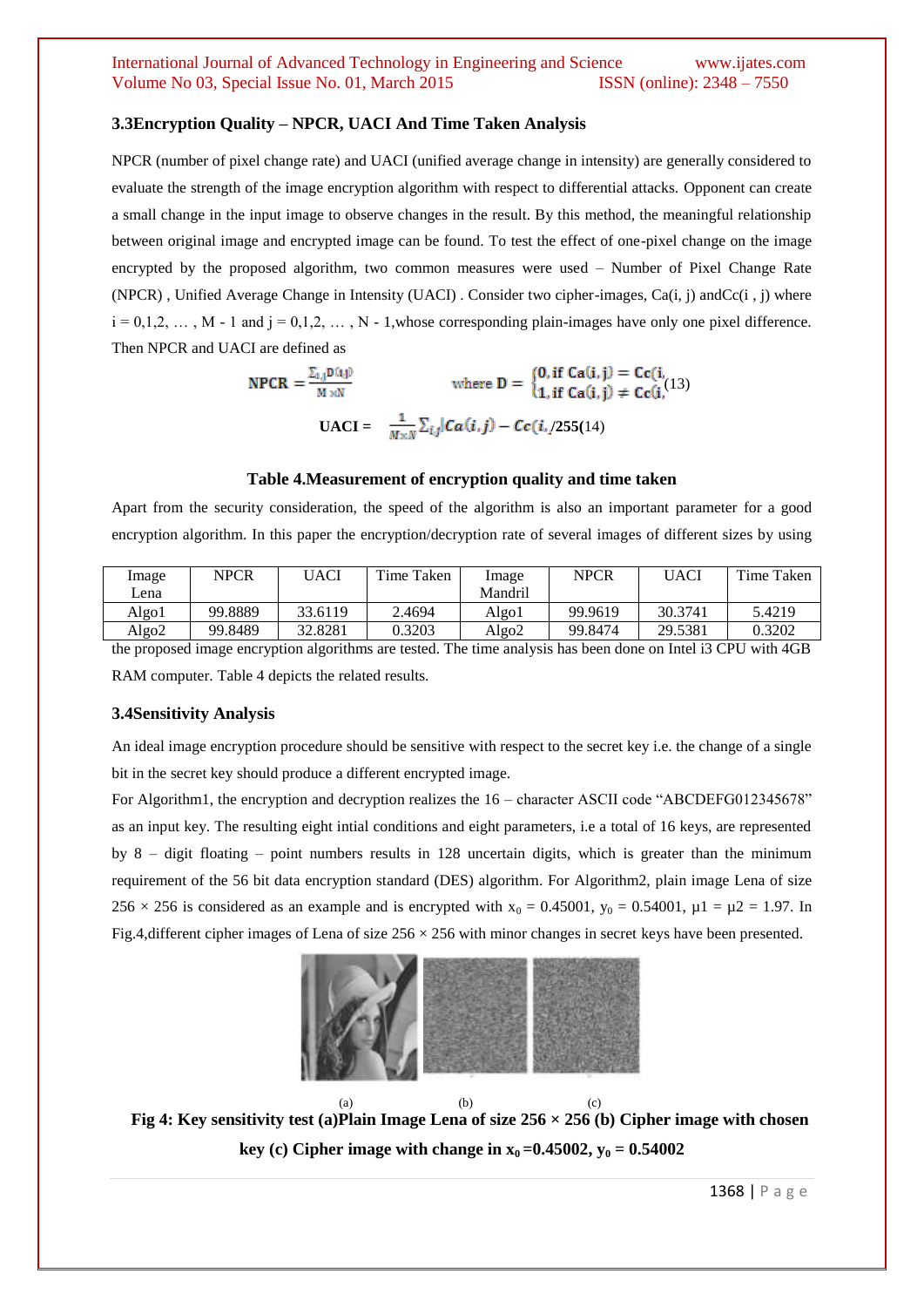## International Journal of Advanced Technology in Engineering and Science www.ijates.com Volume No 03, Special Issue No. 01, March 2015 **ISSN** (online): 2348 – 7550

In this algorithm, a 40 bit long key is used which produces a key space equivalent to  $2^{40}$  which is a very long key. In order to test the sensitivity of the key the image is once encrypted with the proposed algorithm, the same image is encrypted once again by changing the initial value of "a" from to a value lesser than 4 (say 3.9). The encrypted images obtained are different from one another.

## **IV. CONCLUSION**

The experimental results show that chaotic map based encryption algorithms are robust for image encryption. The encryption algorithm using sine and cosine chaotic map offers greater security as compared to the other two methods but takes more time to encrypt and decrypt. The algorithm using logistic map is faster and applicable to colour images but the algorithm with sine and cosine chaotic maps offers high level security hence is used for private data protection.

#### **REFERENCES**

- [1] M. Philip, "An Enhanced Chaotic Image Encryption" InternationalJournal of Computer Science, Vol. 1, No. 5, 2011.
- [2] G. Chen, Y. Mao, CK Chui, "A symmetric image encryption schemebased on 3D chaotic cat maps", Chaos, Solitons and Fractals, Vol.21,1992.
- [3] H.K.L. Chang, J.L. Liu, "A linear quad tree compression scheme for imageencryption", Signal Process.vol 4, 279–290, 1997.
- [4] J. Scharinger, "Fast encryption of image data using chaotic Kolmogrovflow", J. Electronic Engvol2, 318– 325, 1998.
- [5] Fridrich Jiri, "Symmetric ciphers based on two dimensional chaoticmaps", Int. Journal of . Bifurcation andChaos, vol 8, 1259–1284,1998.
- [6] J.C. Yen, J.I. Guo, A new chaotic key based design for imageencryption and decryption, Proceedings of the IEEE InternationalSymposium Circuits and Systems, vol. 4,. 49–52, 2000.
- [7] J.C. Yen, J.I. Guo, "An efficient hierarchical chaotic image encryptionalgorithm and its VLSI realization", IEE Proc. Vis. Image Processing, 167–175,2000.
- [8]Fridrich J. "Symmetric ciphers based on two-dimensional chaotic Maps".International Journal of Bifurcation and Chaos,vol8,1259 – 1284, 1998.
- [9] Feng Y, Li L J, Huang F. "A symmetric image encryption approachbased on line maps". In: Proceedings of the 1st InternationalSymposium on Systems and Control in Aerospace and Astronautics, 2001.
- [10] Parameshachari B D, K M SunjivSoyjaudah, Sumitrha Devi K A,"Secure Transmission of an Image using Partial Encryption basedAlgorithm", International Journal of Computer Applications, vol. 63, no.16,0975 – 8887, February 2013.
- [11] Jiri Fridrich, "Symmetric Ciphers Based on Two-Dimensional ChaoticMaps", International Journal of Bifurcation and Chaos, Vol. 8, No. 6, 1998.
- [12] N.K. Pareek, VinodPatidar, K.K. Sud, "Cryptography using multipleone-dimensional chaotic maps", Communications in Nonlinear Scienceand Numerical Simulation,vol10 , 715–723,2005.
- [13] Vandana Thakur, MonjulSaikia. "Hiding Secret Image in Video" ,International Conference on Intelligent Systems and Signal Processing(ISSP), 2013.